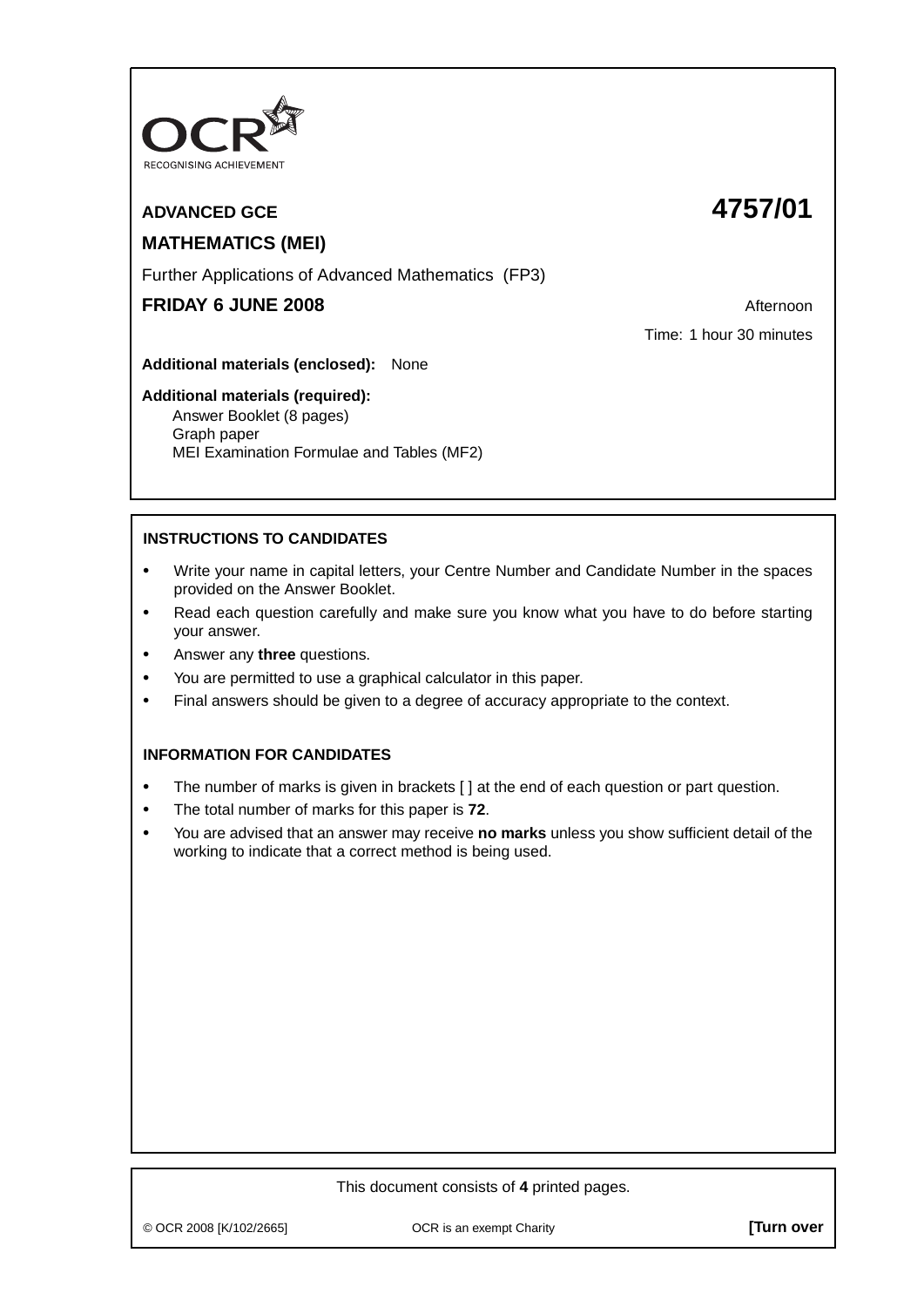#### *Option 1: Vectors*

- **1** A tetrahedron ABCD has vertices A (−3, 5, 2), B (3, 13, 7), C(7, 0, 3) and D (5, 4, 8).
	- (i) Find the vector product  $\overrightarrow{AB} \times \overrightarrow{AC}$ , and hence find the equation of the plane ABC. [4]
	- **(ii)** Find the shortest distance from D to the plane ABC. [3] **(iii)** Find the shortest distance between the lines AB and CD. [4]
	- **(iv)** Find the volume of the tetrahedron ABCD. [4]

The plane *P* with equation  $3x - 2z + 5 = 0$  contains the point B, and meets the lines AC and AD at E and F respectively.

- (**v**) Find  $\lambda$  and  $\mu$  such that  $\overrightarrow{AE} = \lambda \overrightarrow{AC}$  and  $\overrightarrow{AF} = \mu \overrightarrow{AD}$ . Deduce that E is between A and C, and that F is between A and D. [5]
- **(vi)** Hence, or otherwise, show that *P* divides the tetrahedron ABCD into two parts having volumes in the ratio 4 to 17.  $[4]$

*Option 2: Multi-variable calculus*

2 You are given  $g(x, y, z) = 6xz - (x + 2y + 3z)^2$ .

(i) Find 
$$
\frac{\partial g}{\partial x}
$$
,  $\frac{\partial g}{\partial y}$  and  $\frac{\partial g}{\partial z}$ . [4]

A surface *S* has equation  $g(x, y, z) = 125$ .

- **(ii)** Find the equation of the normal line to *S* at the point  $P(7, -7.5, 3)$ . [3]
- (iii) The point Q is on this normal line and is close to P. At Q,  $g(x, y, z) = 125 + h$ , where *h* is small. Find the vector **n** such that  $\overrightarrow{PQ} = h\mathbf{n}$  approximately. [5]
- $(iv)$  Show that there is no point on *S* at which the normal line is parallel to the *z*-axis. [4]
- (v) Find the two points on *S* at which the tangent plane is parallel to  $x + 5y = 0$ . [8]

#### *Option 3: Differential geometry*

- **3** The curve *C* has parametric equations  $x = 8t^3$ ,  $y = 9t^2 2t^4$ , for  $t \ge 0$ .
	- (i) Show that  $\dot{x}^2 + \dot{y}^2 = (18t + 8t^3)^2$ . Find the length of the arc of *C* for which  $0 \le t \le 2$ . [6]
	- (ii) Find the area of the surface generated when the arc of *C* for which  $0 \le t \le 2$  is rotated through  $2\pi$  radians about the *x*-axis. [6]  $2\pi$  radians about the *x*-axis.
	- **(iii)** Show that the curvature at a general point on *C* is  $\frac{-6}{(11)^2}$  $\frac{6}{t(4t^2+9)^2}$  [5]
	- (iv) Find the coordinates of the centre of curvature corresponding to the point on *C* where  $t = 1$ . [7]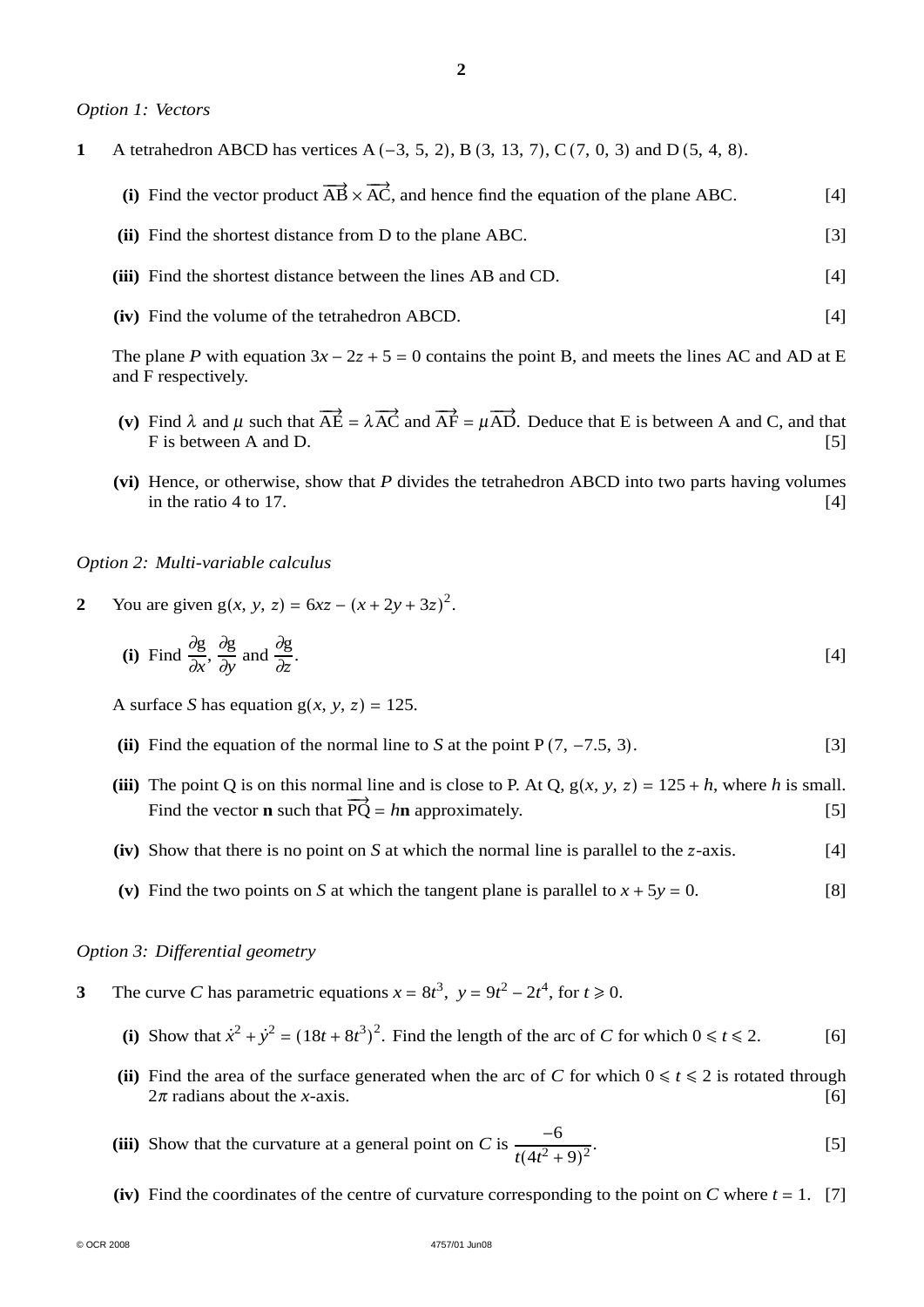#### *Option 4: Groups*

**4** A binary operation ∗ is defined on real numbers *x* and *y* by

 $x * y = 2xy + x + y$ .

You may assume that the operation ∗ is commutative and associative.

**(i)** Explain briefly the meanings of the terms 'commutative' and 'associative'. [3]

(ii) Show that 
$$
x * y = 2(x + \frac{1}{2})(y + \frac{1}{2}) - \frac{1}{2}
$$
.

The set *S* consists of all real numbers greater than  $-\frac{1}{2}$ .

- **(iii)** (*A*) Use the result in part **(ii)** to show that *S* is closed under the operation ∗.
	- (*B*) Show that *S*, with the operation ∗, is a group. [9]
- **(iv)** Show that *S* contains no element of order 2. [3]
- The group  $G = \{0, 1, 2, 4, 5, 6\}$  has binary operation  $\circ$  defined by
	- $x \circ y$  is the remainder when  $x * y$  is divided by 7.
- (v) Show that  $4 \circ 6 = 2$ . [2]

The composition table for *G* is as follows.

|  | $\circ$ 0 1 2 4 5 6                                                                                                                                                                                              |  |  |
|--|------------------------------------------------------------------------------------------------------------------------------------------------------------------------------------------------------------------|--|--|
|  |                                                                                                                                                                                                                  |  |  |
|  |                                                                                                                                                                                                                  |  |  |
|  |                                                                                                                                                                                                                  |  |  |
|  |                                                                                                                                                                                                                  |  |  |
|  |                                                                                                                                                                                                                  |  |  |
|  | $\begin{array}{c cccccc} 0 & 0 & 1 & 2 & 4 & 5 & 6 \\ 1 & 1 & 4 & 0 & 6 & 2 & 5 \\ 2 & 2 & 0 & 5 & 1 & 6 & 4 \\ 4 & 4 & 6 & 1 & 5 & 0 & 2 \\ 5 & 5 & 2 & 6 & 0 & 4 & 1 \\ 6 & 6 & 5 & 4 & 2 & 1 & 0 \end{array}$ |  |  |

**(vi)** Find the order of each element of *G*. [3]

**(vii)** List all the subgroups of *G*. [3]

#### **[Question 5 is printed overleaf.]**